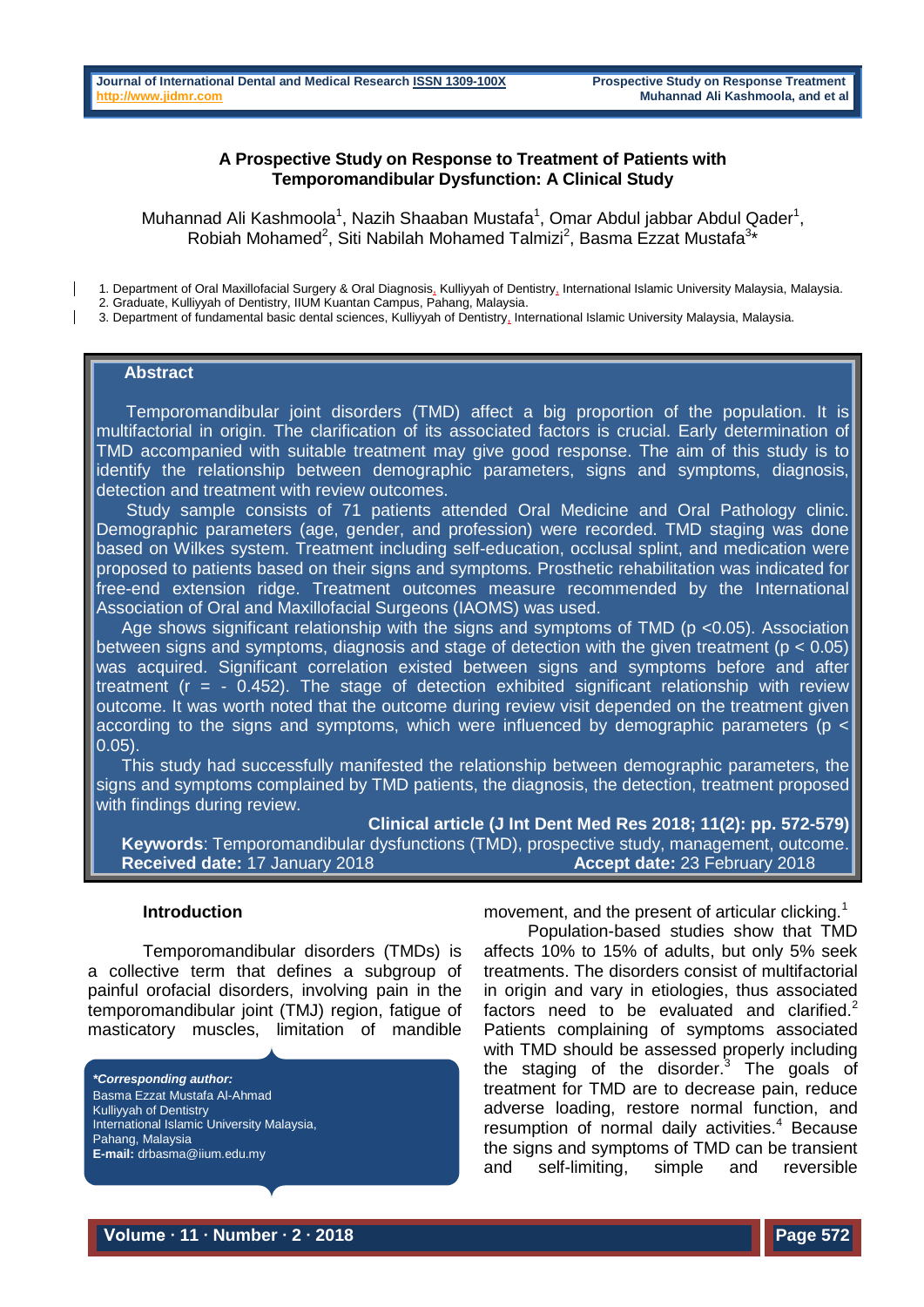treatments have to be preferred over complicated and irreversible procedures.<sup>5</sup>

Recently, an increasing number of studies regarded TMD as a chronic disease, difficult to diagnose or predict a prognosis.<sup>6</sup> Late detection of TMD may cause poor prognosis of the condition as it progress into more severe joint problems.<sup>7</sup> The evaluations of affected patients including the stage of TMD are crucial in determining the clinical management of signs and symptoms and it is directly related to the effectiveness of the rehabilitation process.<sup>8</sup>

Thus, considering the context, this study focused on the relationship of demographic factor, signs and symptoms, diagnosis, detection of TMD, treatments done to TMD patients who came to IIUM Dental Polyclinic and the after effect of the treatment modalities.

## **Materials and methods**

IREC approval gained on 2<sup>nd</sup> March 2016 with ID number IREC 557. Data collection was then carried out after the approval, starting from March 2016 to September 2016. Based on the record obtained from IIUM dental polyclinic, the total number of patients registered during this time interval was 3578. Out of this number, 71 TMD patients from Oral Medicine and Oral Pathology (OMOP) clinic were selected as sample study. Primary quantitative data was collected through purposive sampling. Patients need to be medically fit and healthy in order to be selected. This study excluded patients with systemic diseases, patients with bone pathology, patients with hormonal disturbances, and patient with partially erupted tooth/teeth with history of pericoronitis. Patients received a full disclosure of the nature of the study with an extended opportunity to ask questions. They were ensured to participate in this study voluntarily and informed consents were obtained from them. The confidentiality and anonymity of research participants were respected. Any possible harm was best avoided.

To address our research purposes, a prospective study was implemented by monitoring the conditions of patients, starting from their first visit, for examination and diagnosis, where the demographic parameters: age, gender, and profession; were recorded, up to follow up visit where the outcomes of treatment modalities were assessed. Patients

with TMD came to the IIUM Dental Polyclinic with several signs and symptoms, stated in Figure 2.

Diagnosis, mainly disk derangement, bruxism, and myalgia, made based on the complaints of patients who came to IIUM Dental Polyclinic, while, detection of the TMD referred on Wilkes system

- I. Early
- II. Early/intermediate
- III. Intermediate
- IV. IntemediatelLate
- V. Late

Treatment plans included in this study were subdivided into several categories to aid the data analysis.

- 1. Treatment 1, Self-care instructions, medication, mouth guard, and review.
- 2. Treatment 2, Self-care instructions, review.
- 3. Treatment 3, Self-care instructions, mouth guard, and review
- 4. Treatment 4, Self-care instructions, medication, and review.
- 5. Treatment 5, Self-care instructions and Prosthetic rehabilitation.

Follow up appointment was set 3-4 weeks after treatment had commenced. Assessment of the treatment outcomes was guided by the treatment outcome measures by International Association of Oral and Maxillofacial Surgeons (IAOMS)

- 1. Pain absent or so mild that it does not concern the patient; pain is significantly reduced in intensity and frequency
- 2. Mandibular range of motion of at least 35 mm inter-incisal and 6 mm lateral and protrusive
- 3. Absence or reduction of TMJ sound
- 4. Regular diet that, at worst avoids hard foods- patient minimally inconvenienced by diet
- 5. Return of normal imaging appearance of the TMJ, or stabilization of the degenerative changes noted in the imaging studies
- 6. Absence of significant complications
- 7. Absence of symptoms for at least 2 years

Case sheet consisting of information regarding the demographic parameters, signs and symptoms, diagnosis, treatments, prognosis and follow up part was used for data collection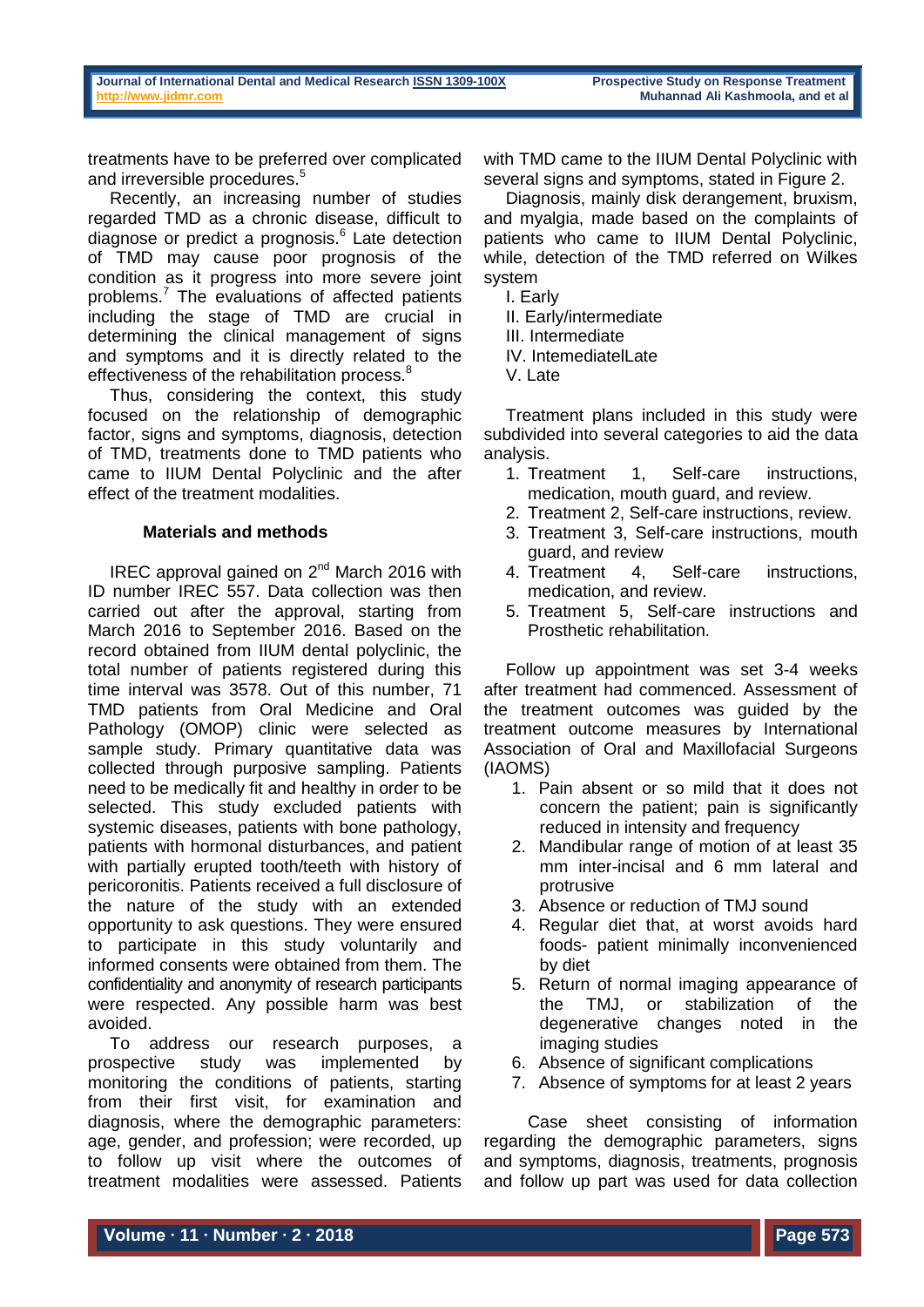| Journal of International Dental and Medical Research ISSN 1309-100X | <b>Prospective Study on Response Treatment</b> |
|---------------------------------------------------------------------|------------------------------------------------|
| http://www.jidmr.com                                                | Muhannad Ali Kashmoola, and et al              |
|                                                                     |                                                |

(Appendix A). Data were also recorded in patients' own folders and in electronic PearlSuitev2 0.1.1.0 software, which was provided in the clinic desktop for clinical purpose. Panoramic radiograph (OPG) via Planmeca Romexis 2.8.0 was used as a part of investigation in order to achieve the diagnosis.

When the clinical presentation suggests a progressive pathologic condition of the TMJ, imaging should be part of the assessment. Example of patient's records as in folders (Appendix B) and patients records suing PearlSuitev2 version 0.1.1.0 software (Appendix C) were attached in the appendices.

The data were analyzed using IBM Statistical Package for Social Science (IBM SPSSv23; SPSS Inc.) version 23. Statistical methods used were multiple regression method, mediational approach and moderator approach. Pearson correlation coefficient value was used to analyze the correlation among variables, while Anova test based on 'F' distribution was used to analyze mediational approach and moderator approach. Tables and pie charts were constructed based on the results.

The aim of this research is to study demographic parameters, signs and symptoms and treatment modalities of TMD.



**Figure 1.** Theoretical framework for this study.



**Figure 2.** Signs and symptoms of patients with TMD.



**Figure 3.** Oral pantomogram of patient with history of close lock.

# **Results**

Of 71 TMD patients attending KOD polyclinic, 20 of them are male (28.2%) and 51 are female (71.8%). The age range was between 14 years old to 70 years old. Patients were grouped into

'student' and 'non-student' with 42 (59.2%) and 29 (40.8%) respectively.

The correlation between each demographic parameter and the appearance of signs and symptoms of TMD was assessed. Among received complained of signs and symptoms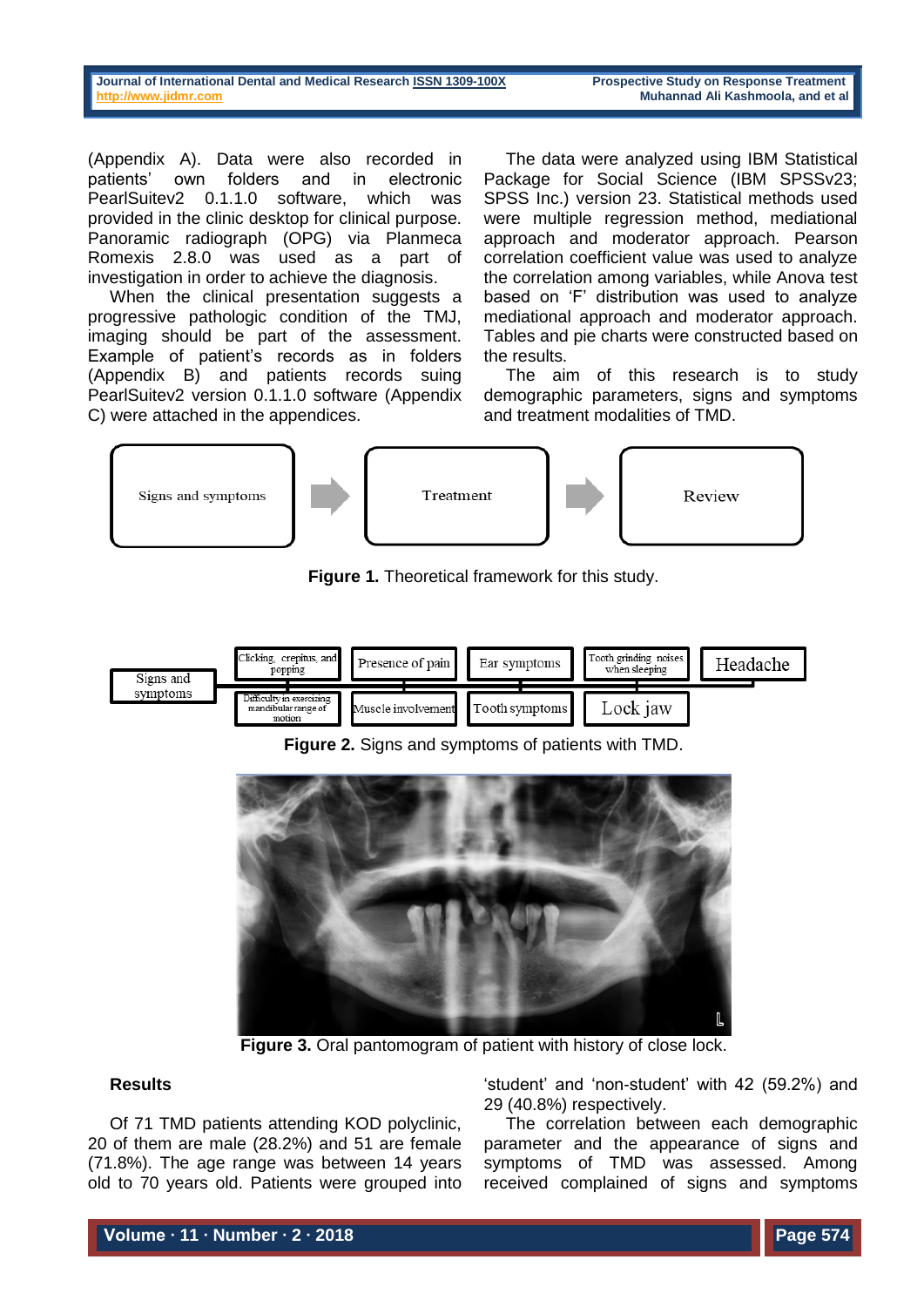were composed into bar chart illustrated in Figure 5. It can be seen that clicking, crepitus and popping dominated the signs and symptoms (23 patients). Ear symptoms (1 patient) and tooth grinding (1 patient) make up the smallest proportion of the complaint.

Result obtained shows that only age shows significant relationship with the appearance of signs and symptoms of TMD ( $p < 0.05$ ), while gender and profession do not contribute to the condition ( $p > 0.05$ ). Hence, the hypothesis of 'there is relationship between demographic factor and the appearance of signs and symptoms of TMD is accepted.



**Figure 4.** Pie charts on gender and profession percentages.



**Figure 5.** Bar graph showing the distribution of signs and symptoms of TMD patients.

The relationship between signs and symptoms, diagnosis and the stage of TMD detection with the treatment modalities was also evaluated. Table 1 and table 2 summarize the diagnosis and the stage of detection together with their frequency. ADD contributed to majority of diagnosis while PDD was the least diagnosed condition.

The bulk of patients were diagnosed in early stage of detection. However, there was none of patients diagnosed with late stage of detection.

| Diagnosis              | Treatment      | Patient |
|------------------------|----------------|---------|
| Anterior<br>disk       |                | 3       |
| displacement (ADD) -   | 2              | 30      |
| anterior misalignment  | 3              | 5       |
| or displacement of the | 4              | 5       |
| articular disk above   | 5              | 1       |
| the condyle            |                |         |
| Posterior<br>disk      | 2              | 3       |
| displacement (PDD) -   | $\overline{4}$ | 1       |
| posterior misalignment | 5              | 1       |
| or displacement of the |                |         |
| articular disk above   |                |         |
| the condyle            |                |         |
| Myalgia -pain in the   | 1              | 1       |
| masticatory muscles    | 2              | 4       |
|                        | 3              | 2       |
|                        | 4              | 4       |
| <b>Bruxism</b>         | 3              | 11      |
| excessive teeth        |                |         |
| grinding or<br>jaw     |                |         |
| clenching              |                |         |

**Table 1.** The overall treatment gave based on the diagnosis

| Treatment | No of patients receiving treatment |
|-----------|------------------------------------|
|           |                                    |
|           | 36                                 |
|           | 18                                 |
|           |                                    |
|           |                                    |

**Table 2.** The summary of treatment modalities received by the patients.

Based on table 2, patients with ADD receive various treatments according to their signs and symptoms, but majority of them were only advised for self – care instruction and called for review. The treatment for PDD and myalgia also vary accordingly. On the other hand, in this study all patients with bruxism receive similar treatment consisting of self – care instruction, occlusal appliance and review.

Result gained displayed a significant relationship between the signs and symptoms, the diagnosis and the stage of detection with the given treatment ( $p < 0.05$ ). This denotes that for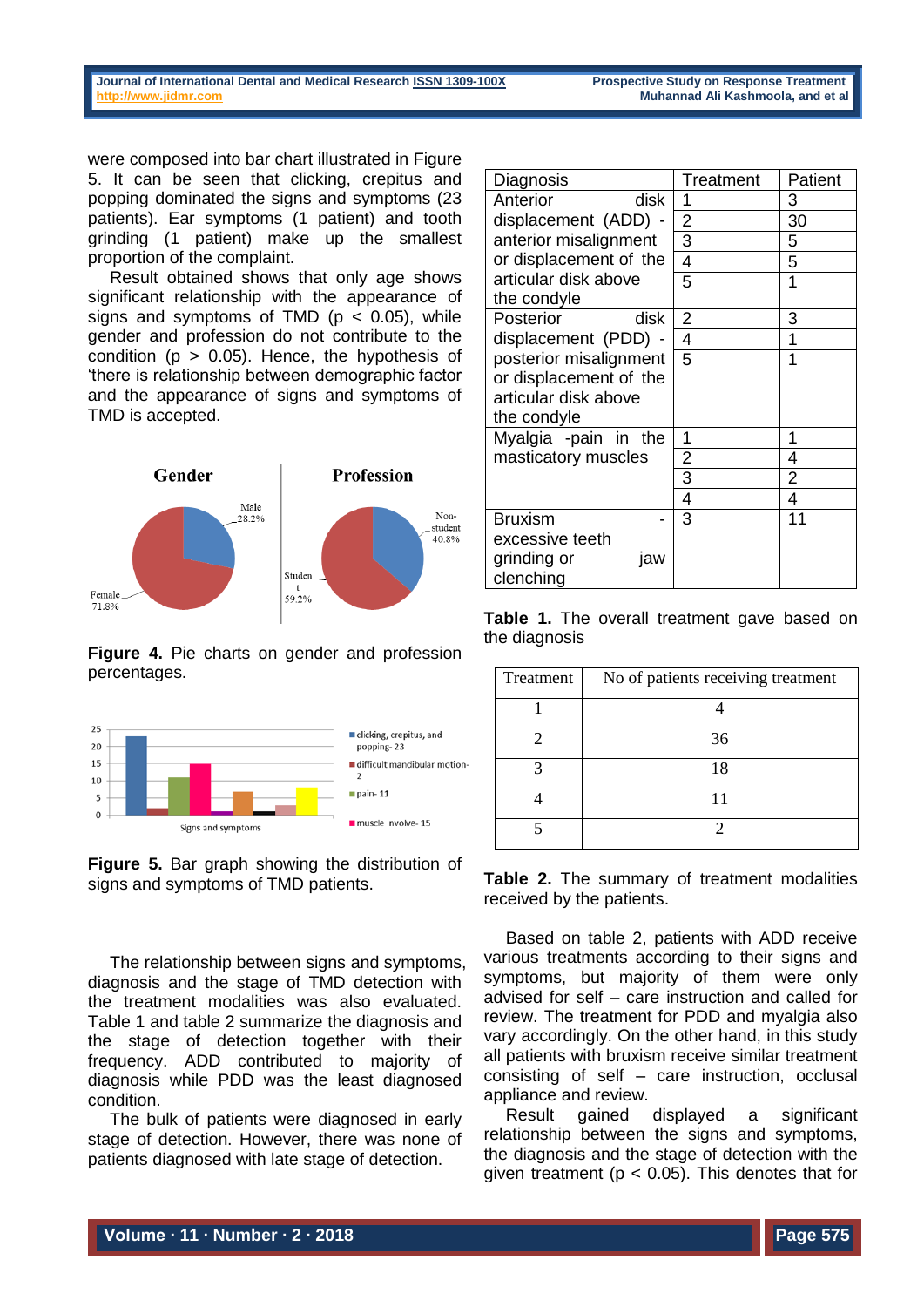any treatment to be conducted, it needs to depend on the presenting signs and symptoms, the diagnosis of the condition, as well as the stage of TMD detection.

Apart from the difference between complained signs and symptoms during first and review visit. The relationship was tested with mediational approach through direct and indirect effect of data analysis. Using direct effect, the initial signs and symptoms were directly compared with the outcome during review visit.

For the direct effect data analysis, negative Pearson correlation coefficient value  $(r = -0.452)$ and significant relationship subsisted between the signs and symptoms during first visit and review visit ( $p < 0.05$ ). Negative correlation value in the direct effect indicates that there is an inverse relationship presents between the initial and review visit's signs and symptoms. The acceptance was negatively correlated as patients were presented with lesser signs and symptoms during review visit when compared to the initial one as shown in table 4.

Indirect effect also shows statistical significance ( $p < 0.05$ ) when the comparison was made. It was proven as 21 patients claimed that they have total absence of signs and symptoms and another nine patients claimed that the signs and symptoms had reduced during review visit. However, 23 patients with clicking, crepitus or popping, two patients with pain, four patients with muscle involvement, one patient that had tooth symptoms, one patient with headache and three patients with locked jaw complained that their problems still remained during review visit. The remaining seven patients were not able to attend review visit in this study. Based on both direct and indirect test, the results suggested that there is significant difference between signs and symptoms during first visit and review visit as the mean value calculated during these two visits are unequal. Thus, there is positive significant difference between signs and symptoms during first visit and review visit.

|                 |                            | Symptoms | Diagnosis   | Detection   | Treatment |
|-----------------|----------------------------|----------|-------------|-------------|-----------|
| <b>Symptoms</b> | <b>Pearson Correlation</b> | 1        | $.386^{**}$ | $.349^{**}$ | $.238*$   |
|                 | Sig. (2-tailed)            |          | .001        | .003        | .046      |
|                 | N                          | 71       | 71          | 71          | 71        |
| Diagnosis       | <b>Pearson Correlation</b> | $.386**$ | 1           | $-.209$     | $.270*$   |
|                 | Sig. (2-tailed)            | .001     |             | .080        | .023      |
|                 | N                          | 71       | 71          | 71          | 71        |
| Detection       | <b>Pearson Correlation</b> | $.349**$ | $-.209$     | 1           | $.257*$   |
|                 | Sig. (2-tailed)            | .003     | .080        |             | .030      |
|                 | $\mathbf N$                | 71       | 71          | 71          | 71        |
| Treatment       | <b>Pearson Correlation</b> | $.238*$  | $.270*$     | $.257*$     | 1         |
|                 | Sig. (2-tailed)            | .046     | .023        | .030        |           |
|                 | N                          | 71       | 71          | 71          | 71        |

\*\*.Correlation is significant at the 0.01 level (2-tailed).

\*.Correlation is significant at the 0.05 level (2-tailed).

**Table 3**. The association between the appearance of signs and symptoms, the diagnosis and the stage of TMD detection with treatment modalities.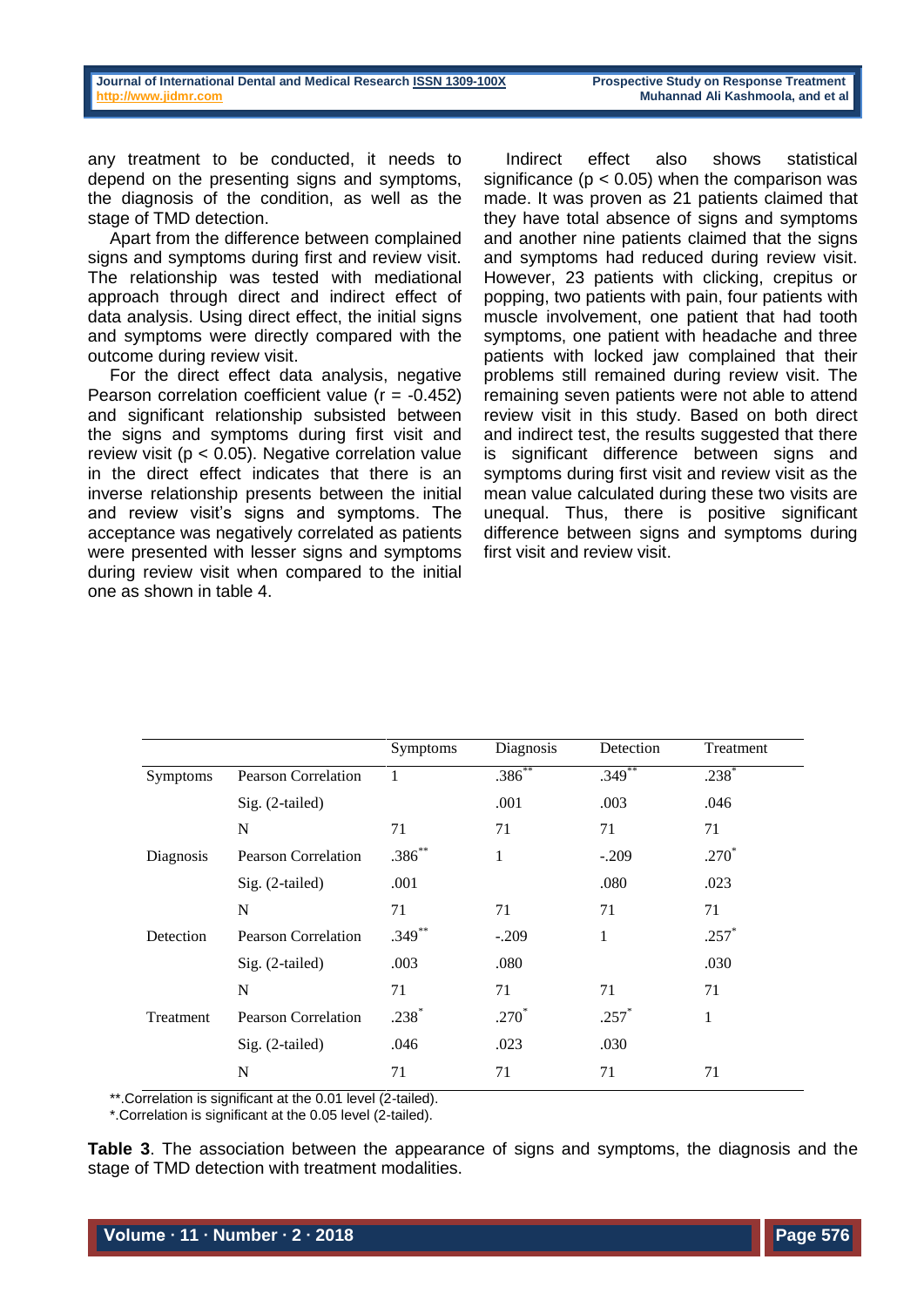|            |                 | Symptoms | <b>TMD</b>  |
|------------|-----------------|----------|-------------|
|            |                 |          | Review      |
| Symptoms   | Pearson         | 1        | $-452^{**}$ |
|            | Correlation     |          |             |
|            | Sig. (2-tailed) |          | .000        |
|            | N               | 71       | 71          |
| <b>TMD</b> | Pearson         | $-.452$  | 1           |
| Review     | Correlation     |          |             |
|            | Sig. (2-tailed) | .000     |             |
|            | N               | 71       | 71          |

**Table 4.** Correlation between the initial and review visit's signs and symptoms.

\*\*. Correlation is significant at the 0.01 level (2-tailed).

## **Discussion**

Characterization of TMD has been difficult due to large number of signs and symptoms, and the variation in the number and types manifested in any particular patient. Notwithstanding this, several measures have been employed for the diagnosis and evaluation of TMD, such as the Research Diagnostic Criteria for Temporomandibular Disorders, radiography, magnetic nuclear resonance imaging, computed tomography, and electromyography.

Demographic factors play a role in incidence of TMD in the current study. This is in agreement with Herb et al., 2006.<sup>10</sup> Systematic review of clinical studies revealed that gender, age, and psychological factors were associated with TMD.<sup>11</sup> Based on the current results, only age shows a significant relationship with TMD in term of signs and symptoms. Robert et al., 2015 suggested that the incidence of TMD peaks from 20 to 40 years of age.<sup>12</sup> this is in agreement with the current study. Manfredini et al. 2010 identified at least two distinct age peaks within patient population one at about age 30 to 35 years, with disk displacement, and another at about age 50 to 55 years, which is in controversy with our study.<sup>13</sup>

The results of the current study didn't show a significant relationship between the gender and TMD. However, from this study, females shown more incidence of TMD when compared to male with a ratio (3:1), thus coincide with epidemiological studies provided by Ira Tanti et al., 2016. Although these differences have been

explained by behavioral, psychosocial, hormonal and constitutional factors, no conclusive results have been drawn.<sup>14</sup>

Positive significant differences between symptoms before and after treatment was observed in this study. The best therapies for TMD are those that target the various contributing factors and correlates treatment strategies with patients' daily variations in symptoms. The least invasive procedures should be used first and if this adequately resolves the pain, no other treatment is needed.<sup>15</sup> Hence, a non-surgical approach used for the initial management namely education, self-care practices, drug treatment and occlusal splint.<sup>5,16</sup> Uncertainty in illness and negative emotions affect the disease progression, prognosis and yet affect their quality of life.<sup>17</sup> The result of the study come to term with Yang et al, that reassurance and patient education is a consequential treatment plan. Based on Gauer et al., 2015 patients should be counseled on behavior modifications such as stress reduction, sleep hygiene, elimination of parafunctional habits, and avoidance of extreme mandibular movement which in agreement with the current study.<sup>12 18</sup>

Herb et al., 2006 proposed that splint therapy/occlusal appliance is considered an adjunct to pharmacologic therapy and most appropriate when nocturnal parafunctional activities can be identified as it reduce abnormal muscle activity and spasm.<sup>10</sup> This is in agreement with the current study. The use of occlusal appliance is thought to alleviate or prevent degenerative forces placed on the TMJ, articular disk, and dentition. These devices may benefit patients with severe bruxism and nocturnal clenching. Systemic reviews have shown conflicting results on the preferred occlusal device for relieving TMD symptoms.<sup>12</sup> In contrast to the current study, Martins et al. proposed that musculoskeletal manual approach is better in reducing TMD symptoms. In some patients, it may promote clenching and grinding, therefore, increase the TMD symptoms.

Drugs are other modalities in managing TMD symptoms. In the current study, drugs used include anti-inflammatories and muscle relaxants which coincide with Graff-Radford, 2016.Muscle relaxants can be prescribed with non-steroidal anti-inflammatory drugs (NSAIDS) if there is evidence of a muscular component to TMD.<sup>12</sup> 5years randomized controlled trial (RCT) of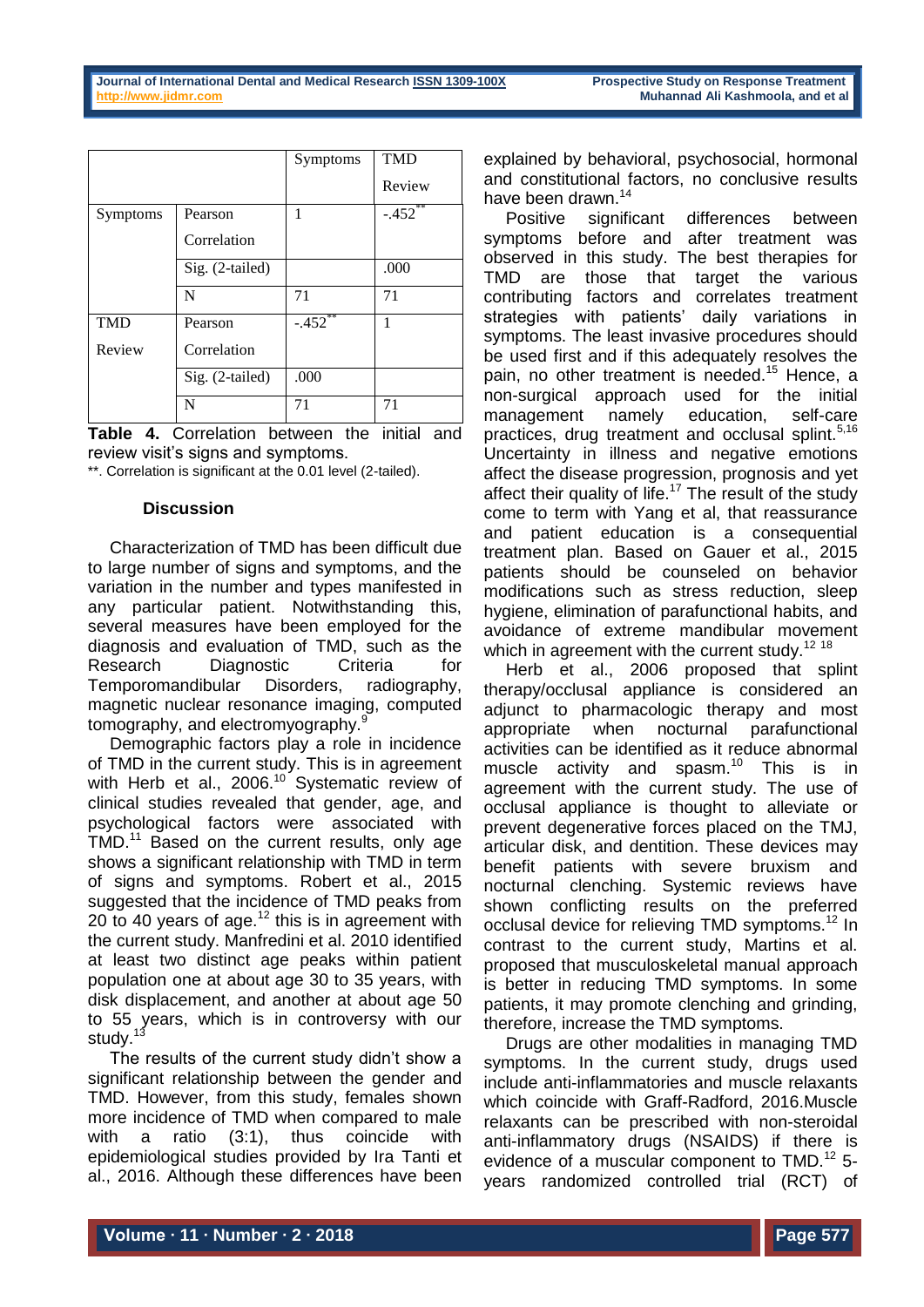patients with TMD demonstrated that medical management and non-surgical rehabilitation improved pain and dysfunction as effectively as surgical intervention with rehabilitation.<sup>19</sup>

The result of this study suggested that there is significant relationship between demographic factor and TMD moderated by symptoms and treatment. Early detection and identification of signs and symptoms of TMD can assist in prevention of future problems which were suggested by Ferreira-Bacci et al., 2012; Garde et al., 2014 and Habib et al., 2015, hence providing a better prognosis of  $TMD.<sup>1,20</sup>$ 

### **Conclusions**

This study had successfully manifested the relationship between age parameters, the signs and symptoms complained by TMD patients, the diagnosis, the detection, treatment proposed with findings during review. Positive response of patients towards treatment was proven. Most patients who initially attended with pain and disturbance in function of TMJ had presented with reduce or total absence of signs and symptoms during review. Hence, early detection of the condition greatly influences the outcome of the treatment. According to the National Institutes of Health, because more studies are needed on the safety and effectiveness of most treatments for joint and muscle disorders, experts strongly recommend using the most conservative, reversible treatments possible

Thorough knowledge is needed to understand TMD in depth so that correct diagnosis and appropriate treatment shall be administered. The overall oral health may be compromised if the success of the treatment is not achieved, as this may lead to avoidance from seeking dental treatments due to the problems arising from TMJ. Persistent pain might affect the life style and lead to the application of general anesthesia even for simple dental treatment, thus complicate it. Public awareness regarding the early signs and symptoms of TMD should be increased in order to prevent more damaging effect of TMD in the later stage.

In the sense of this study, future study should include large number of sample size, including all races and variation of TMD cases. Demographic parameters should be extended. Socioeconomic status and psychological background might be added into demographic parameters. Although our

study provided some information regarding the relationship between detection and treatment outcome, long term clinical studies should be conducted in this region as for TMD patients, as weeks to months duration is needed to show the outcome of the treatment. Comparison on treatment outcome between healthy patients with medically compromised patients may be conducted. The Fonseca anamnestic index (FAI) is another simpler measure based on the Helkimo index that has been employed to identify the degree of TMD severity. It is recommended that the management of TMD be modulated with the symptom severity, anticipated compliance, abilities of dentist, effect on the patients' lifestyle (for both symptoms and treatments), and cost (in terms of price, time, adverse sequelae, etc.).

### **Acknowledgements**

This research was supported by International Islamic University Malaysia Research Initiative Grant Scheme (RIGS 16324-0488).

#### **References**

- **1.** Habib SR, Al Rifaiy MQ, Awan KH, Alsaif A, Alshalan A, Altokais Y*.* Prevalence and Severity of Temporomandibular Disorders among University Students in Riyadh. Saudi Dent J 2015;27:125–30.
- **2.** Vieira-Andrade RG, Drumond CL, Martins-Júnior PA, et al*.* Prevalence of Sleep Bruxism and Associated Factors in Preschool Children. Pediatr Dent 2014;36:46–50.
- **3.** Aditya A, Lele S, Aditya P. Prevalence of Symptoms Associated with Temporomandibular Disorders in Patients with Psychosocial Disorders. J Int Dent Med Res 2012;5:26-9.
- **4.** Emes Y, Arpınar IŞ, Oncü B, et al. The Next Step in the Treatment of Persistent Temporomandibular Joint Pain Following Arthrocentesis: A Retrospective Study of 18 Cases. J Craniomaxillofac Surg 2014;42:e65-9.
- **5.** Graff-Radford SB, Abbott JJ. Temporomandibular Disorders and Headache. Oral Maxillofac Surg Clin North Am 2016;28:335-49.
- **6.** Cui D, Li H, Xu X, et al*.* Mesenchymal Stem Cells for Cartilage Regeneration of TMJ Osteoarthritis. Stem Cells Int 2017:1–11.
- **7.** Serra-Negra JM, Lobbezoo F, Martins CC, Stellini E, Manfredini D. Prevalence of Sleep Bruxism and Awake Bruxism in Different Chronotype Profiles: Hypothesis of an Association. Med Hyn 2017;101:55-8.
- **8.** Dibai-Filho AV, de Souza Costa AC, Packer AC, de Castro EM, Rodrigues-Bigaton D. Women with more Severe Degrees of Temporomandibular Disorder Exhibit an Increase in Temperature over the Temporomandibular Joint. Saudi Dent J 2015;27:44–9.
- **9.** Agacayak KS, Kose I, Gulsun B, Atalay Y, Yaman F, Ucan MC. Temporomandibular Joint (TMJ) Dislocation During Intubation and Dental Procedures. J Int Dent Med Res. 2012;5:165–8.
- **10.** Herb K, Cho S, Stiles MA. Temporomandibular Joint Pain and Dysfunction. Curr Pain Headache Rep 2006;10:408–14.
- **11.** Bagis B, Ayaz EA, Turgut S, Durkan R, Özcan M. Gender Difference in Prevalence of Signs and Symptoms of Temporoman-Dibular Joint Disorders: A Retrospective Study on 243 Consecutive Patients. Int J Med Sci 2012;9:539–44.